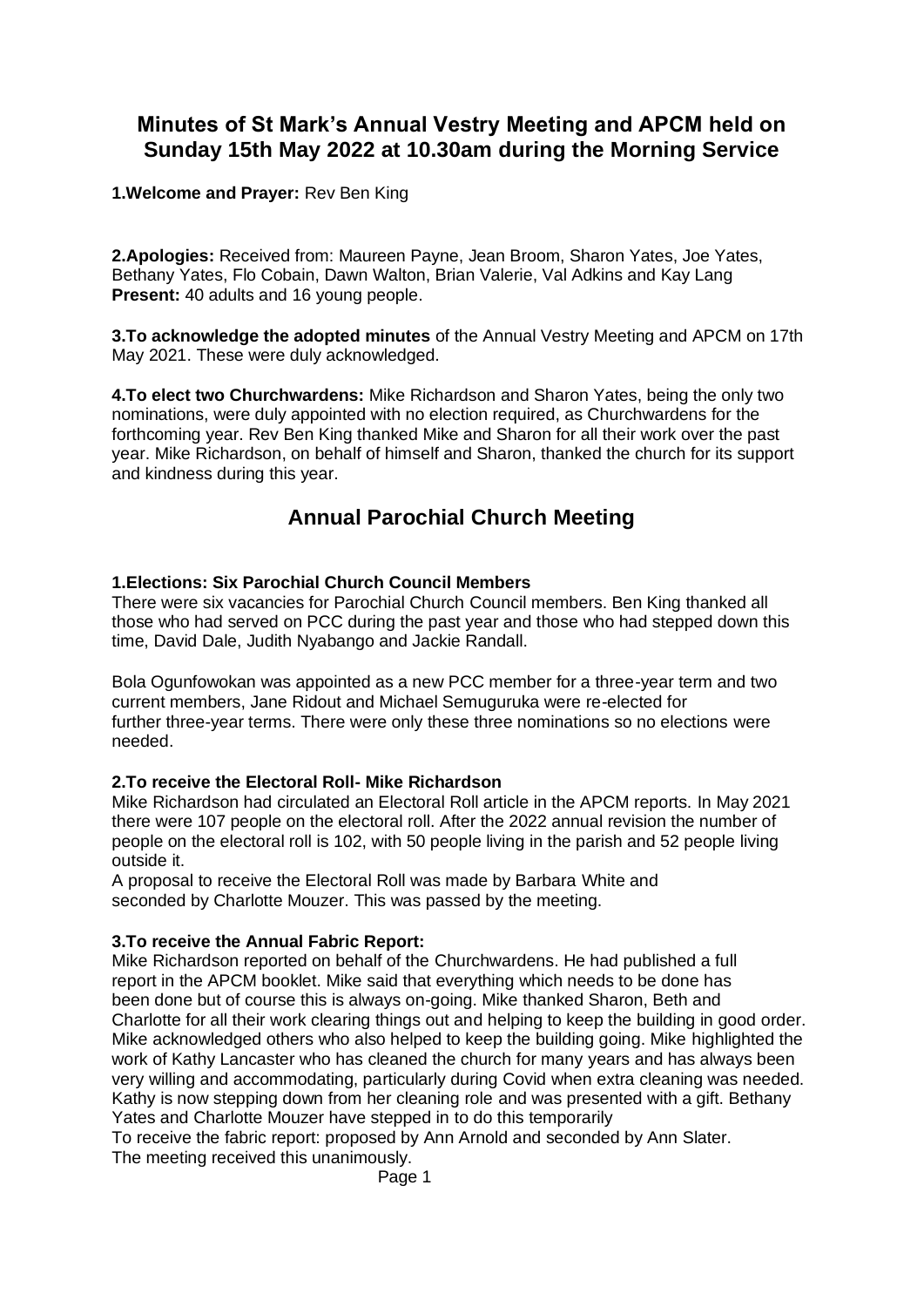## 4.**Churchwardens' Report:**

Mike Richardson went through the events of the year on behalf of himself and Sharon Yates as put into the Churchwardens' report for the APCM booklet. He thanked everyone for continuing to follow Covid regulations inside the building and gave thanks that the numbers attending services had steadily risen. Mike said that during and since the pandemic, the focus has now changed from thinking about the building, to thinking about people and how to care for them in new ways. He said that many people have attended the outside events which are still church in a different form. Because we have been using the outside a lot more, we now have some new outdoor furniture.

Mike commented that people in the community had remembered us when we were doing the "pick-ups" from previous times and had remembered the church and that this was encouraging. Mike thanked everyone for being part of our church family.

Ben King thanked both Mike and Sharon for all that they do in the church and for the way they are able to serve God so well together.

### **5.Treasurer's Report:**

Peter Arnold said that he didn't intend to go through the written report again which had been available for people to see but he did summarise our financial position through three charts.

**Where the money came from in 2021:** £55,225 in giving. The tax return from Gift Aid was £11,413. Grants and legacies from Helen Rigby and Elizabeth Palmer gave us £75,022 including a London over the Border grant of £5000.

Operating activities amounted to £3,123. Funds generated form the September Jumble Trail were £336

Interest brought in: £6,702.

**Where the money went:** We gave away £9,997. The Diocese and Deanery cost us £36,358. Ministry and work, which is of course on-going, cost us £9,118. Our building costs were £13,016 and this includes all maintenance and bills. Admin costs were £5,563 (internet, stationery, photocopying etc plus paying a professional accountant to do the specialist accrual accounting required because of our high income for that year).

**Income v Expenditure:** At the moment because of our legacies, our income of £150,000 looks healthy but Peter reminded the meeting that we should not rely on that for our everyday expenses.

Peter invited **questions** from the church family. A question was asked about major jobs still to be done. Peter said that we should expect to spend more on maintenance over the next few years particularly as the Quinquennial comes round again next year. There will be things to do before it and almost certainly afterwards.

A vote of thanks to Peter was given by Lynne Richardson, both for the work on the APCM presentation and throughout the whole year. Peter was applauded for his accounting work.

**a) To adopt the examined accounts:** Proposed by Alan Slater and seconded by Helen Palmer. The accounts were adopted unanimously.

**b) To appoint an independent examiner for 2021/22:** Peter Arnold proposed Jagdeep Ghataore who has examined our accounts before. This was seconded by Ellen Kemp. The independent examiner was adopted unanimously.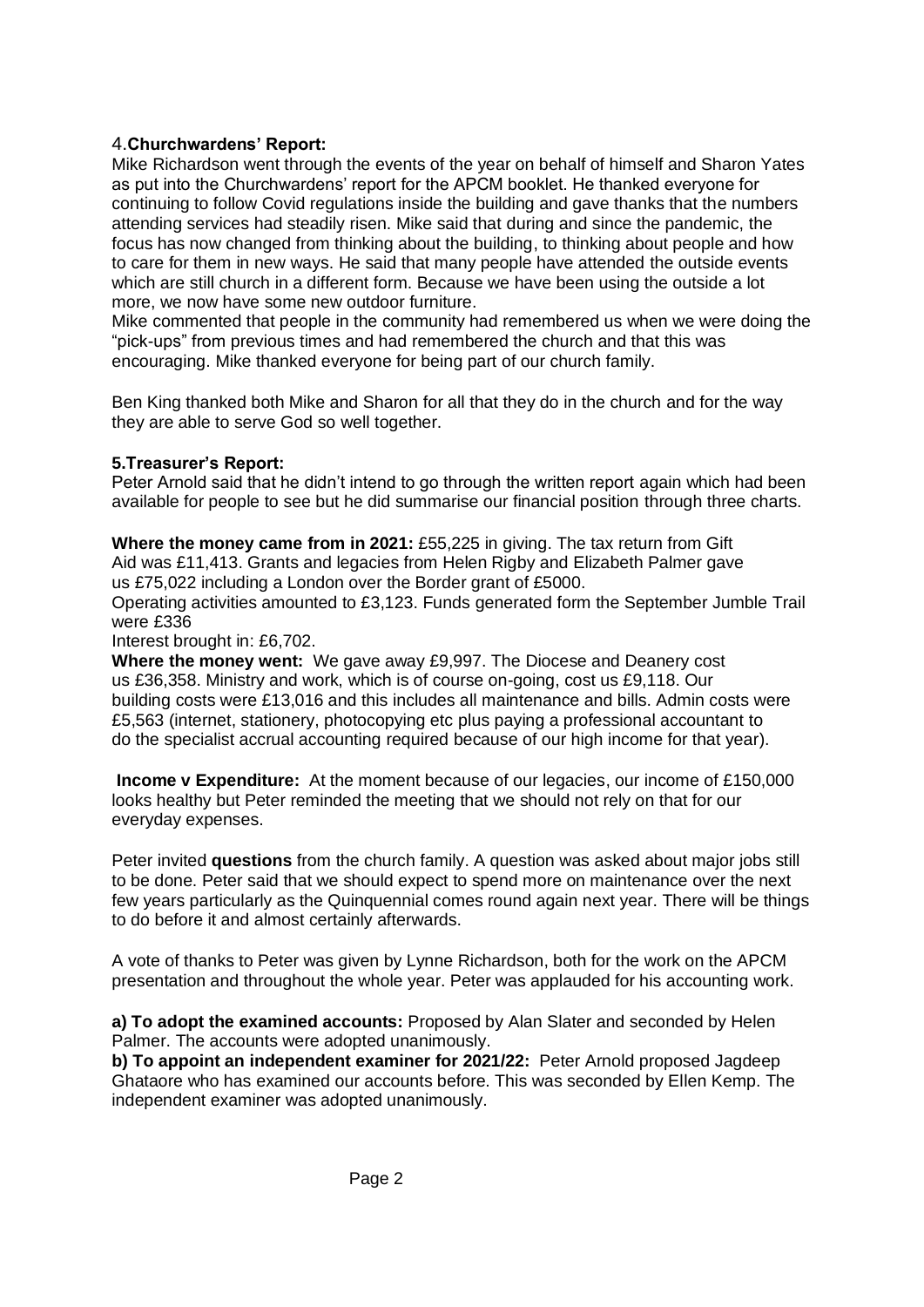**6. To receive questions on any other reports:** A question was asked about the Churchwardens' report. The person expressed the view that the pick-ups don't replace our former youth service or toddler groups and although it was acknowledged that we are not yet able to offer the service we once did, there is a need to serve the community in a more meaningful way and was this going to happen?

Mike Richardson replied that whilst people did receive our gifts gratefully, it has been acknowledged that there is more we can do in the community, looking ahead.

A question was then asked about the music group and organist and what was going to happen musically at St Mark's. The point was made that the musical life of the church added to its spirituality and can sometimes be very uplifting.

Ben said that we obviously do not have an organist now but that there are different avenues to explore about worship and music in the church. Hopefully it is an issue which will be answered more fully at a later date.

Mike Richardson gave thanks to Jane Ridout as PCC secretary. He gave grateful thanks to Ben King for leading us through the pandemic and also thanked Joo-Young and Verity for sharing Ben with the church family.

### **7. Vicar's Report:**

a) **A year in pictures:** A video of the last twelve months at St Marks was shown to the meeting including: Children in the creche area Messy church with adults and children Prayers Pink Bin project at Harvest BBQ event Firepit Fridays in the Autumn Fireworks on 5th Nov Bags of Joy given out to the community Advent windows Knitted sheep for Christmas Eve Knitivity service Christmas celebrations including the Nativity float Christmas Wreath making Daffodil drop Banner of casting our nets into the deep The new cross outside church decorated with flowers for Easter Easter gardens made by the younger family members The large Easter garden

Ben thanked Bethany for putting together the photos and the video which was uplifting to see.

## b) **Looking forward- St Mark's future:**

Ben King read out Bethany's plan for a new project, expressing disappointment that she could not be there to read it herself due to Covid. Ben said it was something that Bethany had worked long and hard on, as indeed had the PCC before they agreed to the idea going ahead. Bethany had herself called it a crazy idea…..that of having a pop up cafe, but the more she had considered it, the more she felt that God was calling her to set this up. Bethany feels very strongly that this is a way of building up and nurturing the church and the local community.